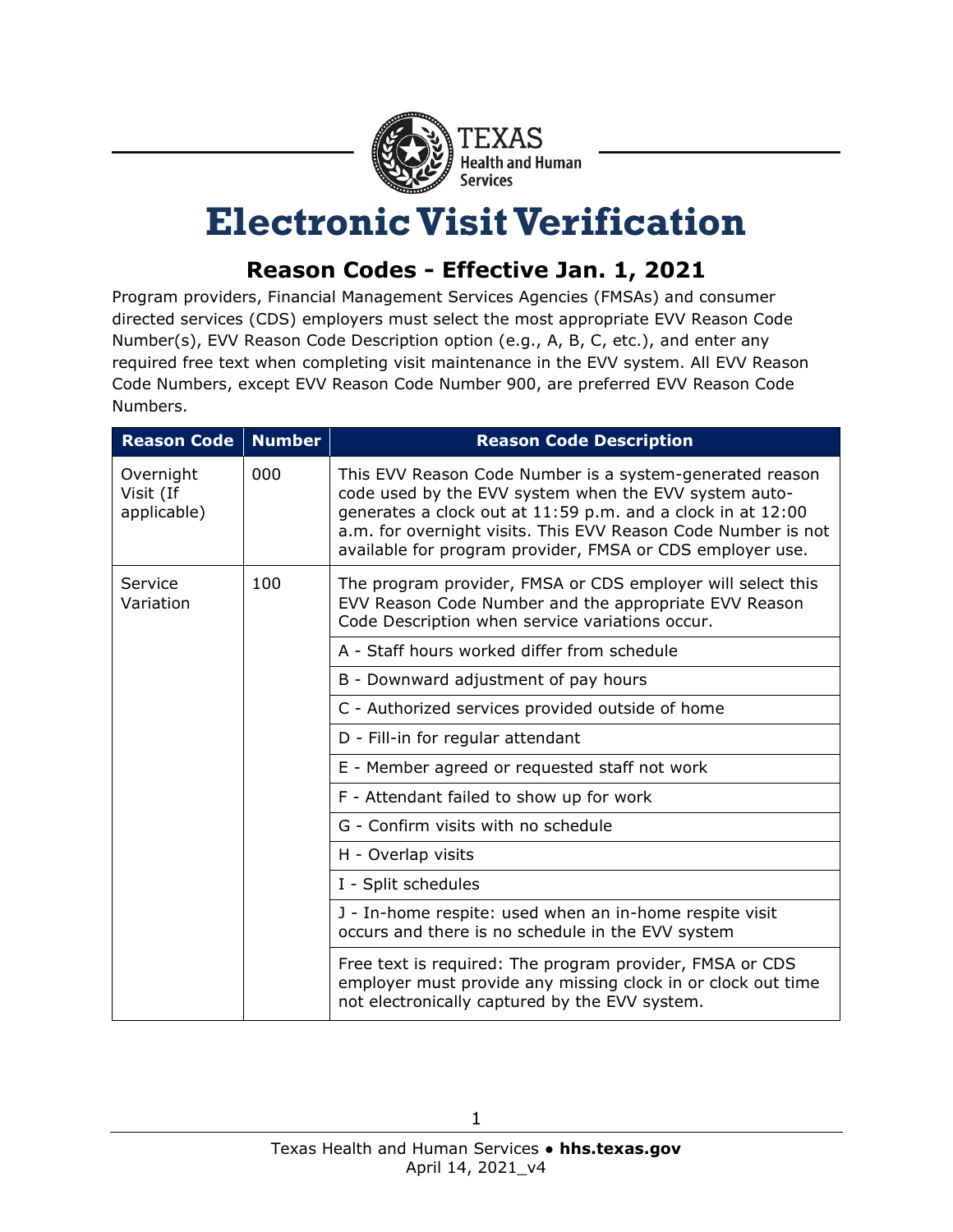| <b>Reason Code</b>    | <b>Number</b> | <b>Reason Code Description</b>                                                                                                                                                                                                        |
|-----------------------|---------------|---------------------------------------------------------------------------------------------------------------------------------------------------------------------------------------------------------------------------------------|
| <b>Disaster</b>       | 130           | The program provider, FMSA or CDS employer will select this<br>EVV Reason Code Number and the appropriate EVV Reason<br>Code Description when all or part of the scheduled visit could<br>not be delivered due to a natural disaster. |
|                       |               | A - Flood                                                                                                                                                                                                                             |
|                       |               | B - Hurricane                                                                                                                                                                                                                         |
|                       |               | C - Ice/snowstorm                                                                                                                                                                                                                     |
|                       |               | D - Tornado                                                                                                                                                                                                                           |
|                       |               | E - Wildfire                                                                                                                                                                                                                          |
|                       |               | F - Public Health Disaster                                                                                                                                                                                                            |
|                       |               | Free text is required: The program provider, FMSA or CDS<br>employer must provide any missing clock in or clock out time<br>not electronically captured by the EVV system.                                                            |
| Emergency             | 131           | The program provider, FMSA or CDS employer will select this<br>reason code when all or part of the scheduled visit could not<br>be delivered due to an emergency with the member.                                                     |
|                       |               | Free text is required: The program provider, FMSA or CDS<br>employer must provide any missing clock in or clock out time<br>not electronically captured by the EVV system and describe<br>the nature of the emergency.                |
| Alternative<br>Device | 200           | The program provider, FMSA or CDS employer will select this<br>EVV Reason Code Number and the appropriate EVV Reason<br>Code Description when an assigned alternative device could<br>not be used to clock in and/or clock out.       |
|                       |               | A - Alt device ordered                                                                                                                                                                                                                |
|                       |               | B - Alt device pending placement                                                                                                                                                                                                      |
|                       |               | C - Alt device missing                                                                                                                                                                                                                |
|                       |               | Free text is required: The program provider, FMSA or CDS<br>employer must provide any missing clock in or clock out time<br>not electronically captured by the EVV system.                                                            |
| Mobile Device         | 201           | The program provider, FMSA or CDS employer will select this<br>EVV Reason Code Number and the appropriate EVV Reason<br>Code Description when an assigned mobile device could not be<br>used to clock in and/or clock out.            |
|                       |               | A - Mobile device ordered                                                                                                                                                                                                             |
|                       |               | B - Mobile device pending placement                                                                                                                                                                                                   |
|                       |               | C - Mobile device missing                                                                                                                                                                                                             |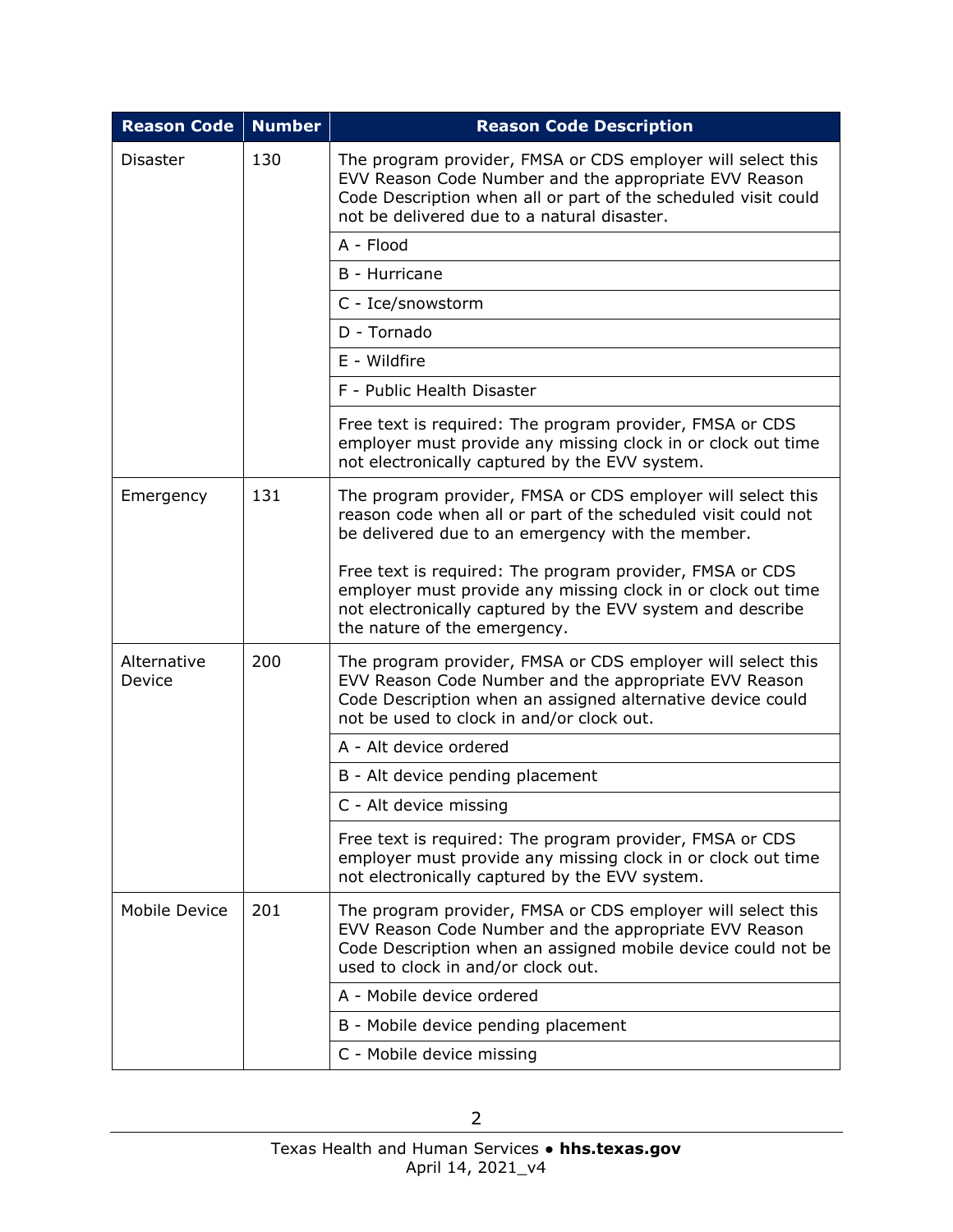| <b>Reason Code</b>         | <b>Number</b> | <b>Reason Code Description</b>                                                                                                                                                                                                                                                      |
|----------------------------|---------------|-------------------------------------------------------------------------------------------------------------------------------------------------------------------------------------------------------------------------------------------------------------------------------------|
|                            |               | Free text is required: The program provider, FMSA or CDS<br>employer must provide any missing clock in or clock out time<br>not electronically captured by the EVV system.                                                                                                          |
| Technical<br>Issues        | 300           | The program provider, FMSA or CDS employer will select this<br>EVV Reason Code Number and the appropriate EVV Reason<br>Code Description when technical issues prevented staff from<br>clocking in and/or clocking out of the EVV system.                                           |
|                            |               | A - Phone lines not working                                                                                                                                                                                                                                                         |
|                            |               | B - Malfunctioning alternative device                                                                                                                                                                                                                                               |
|                            |               | C - Incorrect alternative device value                                                                                                                                                                                                                                              |
|                            |               | D - Incorrect employee ID entered                                                                                                                                                                                                                                                   |
|                            |               | E - Incorrect member EVV ID entered                                                                                                                                                                                                                                                 |
|                            |               | F - Malfunctioning mobile device/application                                                                                                                                                                                                                                        |
|                            |               | G - Multiple calls for one visit                                                                                                                                                                                                                                                    |
|                            |               | H - Reversal of call in/out time                                                                                                                                                                                                                                                    |
|                            |               | Free text is required: The program provider, FMSA or CDS<br>employer must provide any missing clock in or clock out time<br>not electronically captured by the EVV system.                                                                                                          |
| Landline Not<br>Accessible | 400           | The program provider, FMSA or CDS employer will select this<br>EVV Reason Code Number and the appropriate EVV Reason<br>Code Description when the member's home phone landline<br>was not accessible and prevented staff from clocking in and/or<br>clocking out of the EVV system. |
|                            |               | A - Member does not have home phone                                                                                                                                                                                                                                                 |
|                            |               | B - Member phone unavailable                                                                                                                                                                                                                                                        |
|                            |               | C - Member refused staff use of phone                                                                                                                                                                                                                                               |
|                            |               | Free text is required: The program provider, FMSA or CDS<br>employer must provide any missing clock in or clock out time<br>not electronically captured by the EVV system.                                                                                                          |
| Service<br>Suspension      | 500           | The program provider, FMSA or CDS employer will select this<br>EVV Reason Code Number when the member's services are<br>suspended due to a lapse in eligibility.                                                                                                                    |